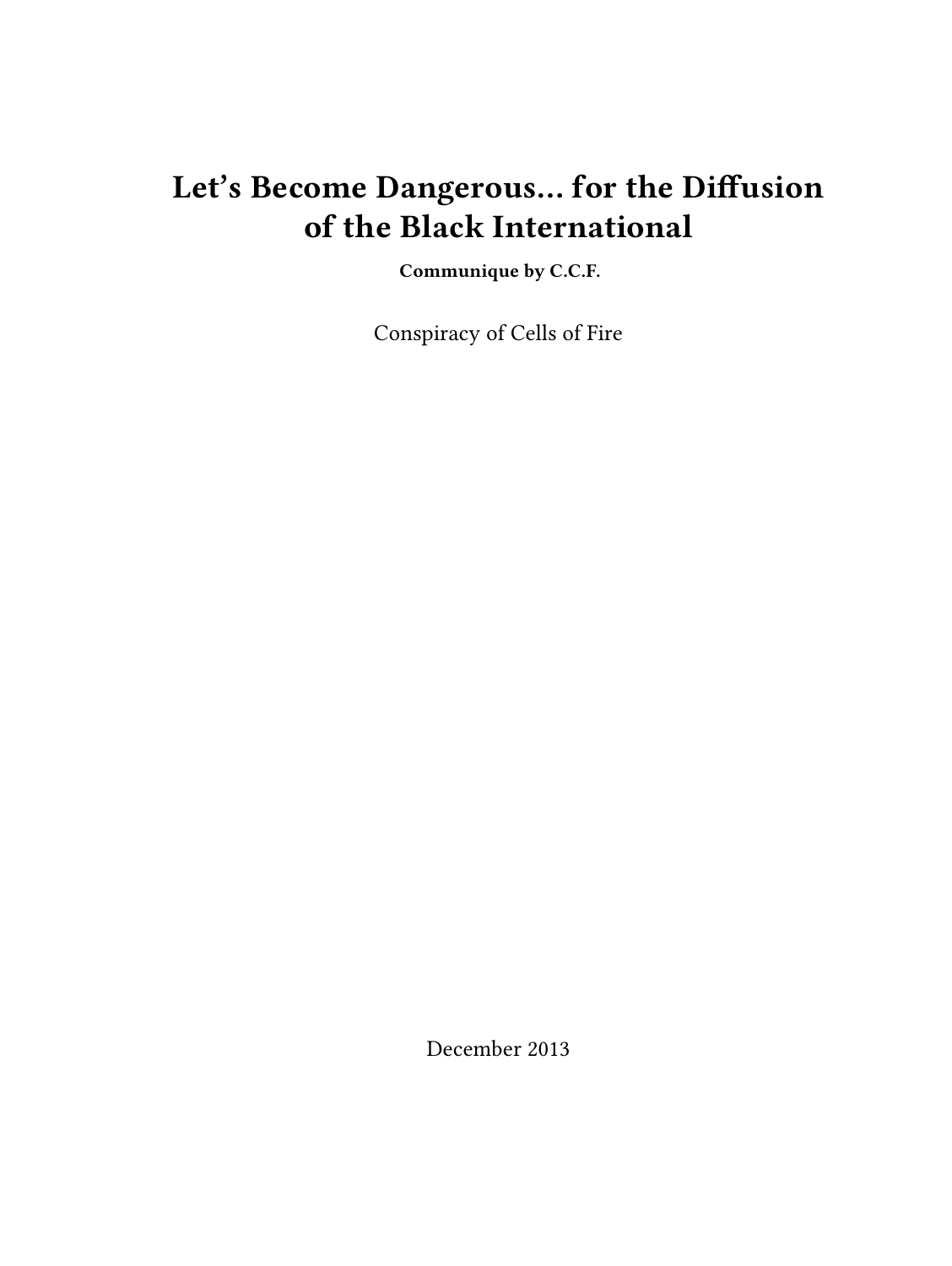# **Contents**

| Wrong answers to wrong questions $\dots \dots \dots \dots \dots \dots \dots \dots \dots$ |                |
|------------------------------------------------------------------------------------------|----------------|
|                                                                                          | $\overline{4}$ |
| From theory to praxis, a critique to the intermediate social struggles $\dots$           | - 5            |
| FAI, acronyms and the anonymity of the "anarchist galaxy" $\dots \dots \dots \dots$      |                |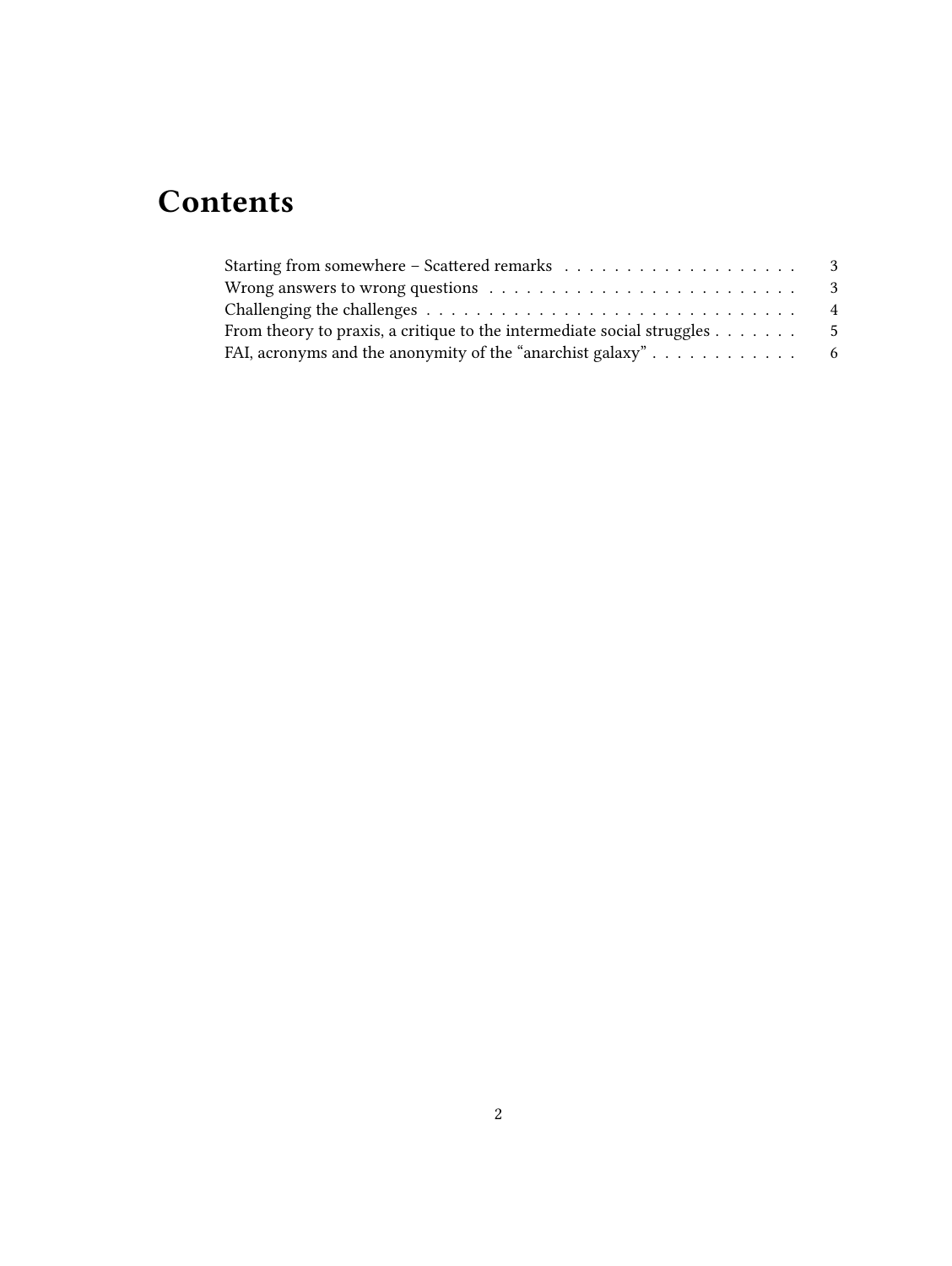### <span id="page-2-0"></span>**Starting from somewhere – Scattered remarks**

To begin, we want to share our joy with you . The joy we feel because as we write, we feel, that despite being locked inside the walls of captivity, a part of us is out there free along with you, discussing, doubting and planning new sabotages against the authority of the social apparatus.

Of course, this could never have happened if it wasn't for the valuable contribution of comrades who keep us informed about the international experimentations of new anarchy and strive to translate our texts.

So, the following notes come from a series of discussions we had inside the CCF Imprisoned Members Cell, on the occasion of the international gathering in Mexico.

The thoughts we want to share during this meeting are not some kind of an official view. As anarcho-nihilists, we do not believe in any absolute and objective truth. On the contrary, we want to set a starting point. One more challenge for thought, experimentation and onset towards the sharpening of the anarchist insurrection. This continous search of theory and praxis keeps anarchy alive and dangerous, far from ideological stiffnesses.

Before we start, we want to underline two things.

First, in our notes you may find some gaps concerning thoughts and positions, that have been publicly expressed and relate to the international developments of the anarchist current. That's because the condition of captivity, in which we stand, hampers the immediacy of the updating and the communication we would like to have.

Second, words are not objects. They are meanings carrying the experiential of each one of us. Some times the same words may express different meanings, depending on the place and the time, in which they are being expressed.

Probably this creates the desire to invent new words that are free from the wear of confusion. But until then, whoever "sticks" to the details as if reading a philological essay, is doomed to drown in them, losing the meaning.

### <span id="page-2-1"></span>**Wrong answers to wrong questions**

The war is raging with thousands of faces. With the face of the techno-industrial totalitarianism, of the economic crisis, of the plunder against nature, the repression, the military operations, the tele-propaganda of the spectacle…

The orders are loud…

Economic misery, poverty, arrogant exploitation by the bosses, bank dictatorship, corporatism, electronic policing, digital world, genetic experiments, laboratory diseases, nanotechnology, deforestation, water and air pollution, extermination of animals through vivisection, massive meateating, new high-security prisons, concentration camps for immigrants, arrests of anarchists, police everywhere, army against demonstrators, hecatombs of dead in "humanitarian" military operations, nuclear and chemical weapons, propaganda by journalists, uniform aesthetics in advertising, despotism of dead commodities.

Mountains of texts and analyses have fallen upon us about all these, suggesting solutions. The leftist managers of authority fantasize the proposition of the social state, the green development, the economic aid for the poor, the philanthropy of the NGOs, the democratization of the police, the lenience of the lawmakers, the alternative ecological sensitivity, the humane conditions of living in the prisons…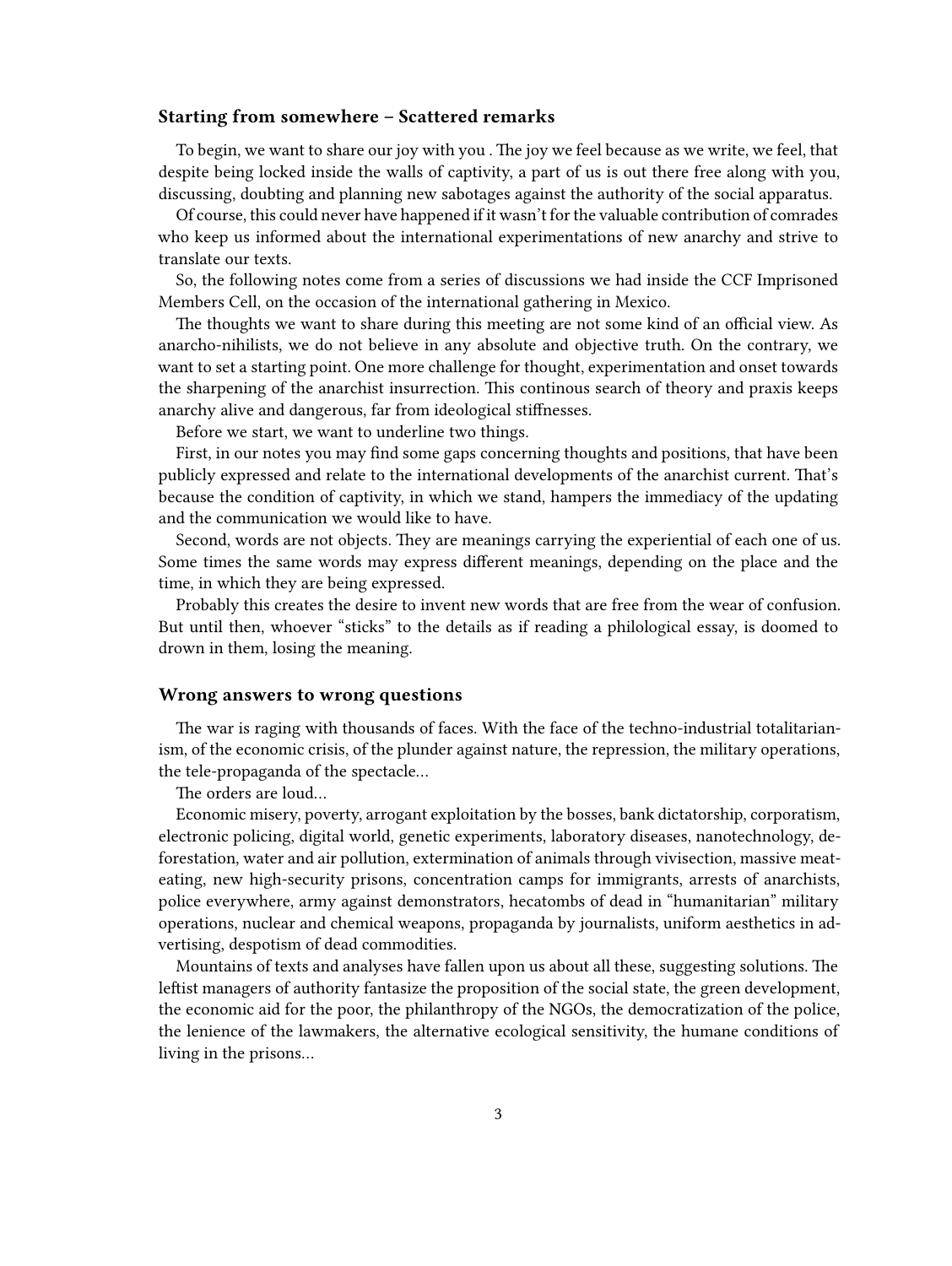Lots of civil and bureaucrat anarchists run breathless behind the alternative propositions for a more "fair" and "humane" leftist authority. This is the reformist tension of bureaucratic anarchy of the official federations, which crawl behind the social evolutions. Cheap politicians without a party, walkons of the insurrection, theoretical moles who speak with words and interpretations borrowed from the marxist ghosts of the past (self-management of the means of production, selfmanaged schools, popular assemblies, revolutionary militia, committees etc.).

Especially in Greece, the reformist retreat shapes opportunistic alliances betweens the leftists and civil anarchists (formation of antifascist front, popular assemblies, demonstrations…).

To us, even those civil anarchists who have good intentions, look like dogs chasing their tails. There do exist some analyses from their part, but to us these analyses are just wrong because the questions are not the right ones.

If the official writing of history insists on basing the social interpretation of the world on economic plans, numbers and statistics of unemployment, what reason do we have to contribute and suggest the solution?

Why lose our time speaking a dead language, that promotes social reforms, since we desire the ruins of civilization? Why constrain the onslaught and the attack by reminiscing communist ghosts? They make political computations, we do not.

We make war.

### <span id="page-3-0"></span>**Challenging the challenges**

So we don't want to answer predefined questions of a social dialog, that we do not consider ourselves to be a part of. On the contrary, we want to provoke by creating new authentic questions of life.

Insurrection means to ask, authority means to consider that you possess all the right answers. So we challenge the challenge.

The challenge of creating a plan for a never-ending insurrection. A plan that combines the mind with the feeling, the ice of strategy with the fire of praxis, here with now, the tension with the duration, with the direct aim of destroying the social apparatus and the liberation of our lives.

That's the only way for the new to become part of our existence. Of course someone could say: "What about poverty? Your ideas are good, but the society is heading towards economic disaster, poverty and hunger, and you talk about experiential poetry…"

The answer is yes, we have neither a political program for the "relief" of the poor nor the recipe for social salvation. We are not healers of a sick world, we are its saboteurs…

The only proposal we have for the economic crisis is to give it a push off the cliff.

Only with the destruction of the economy will the divisions of poverty die. Along with the economy we want to destroy work and mass industrial production. But pushing a magic button is not enough to break our chains. Economy, production, consumption, commodities, all represent specific social relations. Relations between slaves and masters, but the whip and the chains are (usually) invisible.

That's why we think that the thoughts of the communists and their "anarchist" relatives, who only talk about how to fill their stomach are poor and handicapped.

The authoritarian social relations cannot be healed with boring economic theories. That's why we want to blow up all standardized relations and overthrow anything given about what is life, joy, friendship, love, egoism, happiness…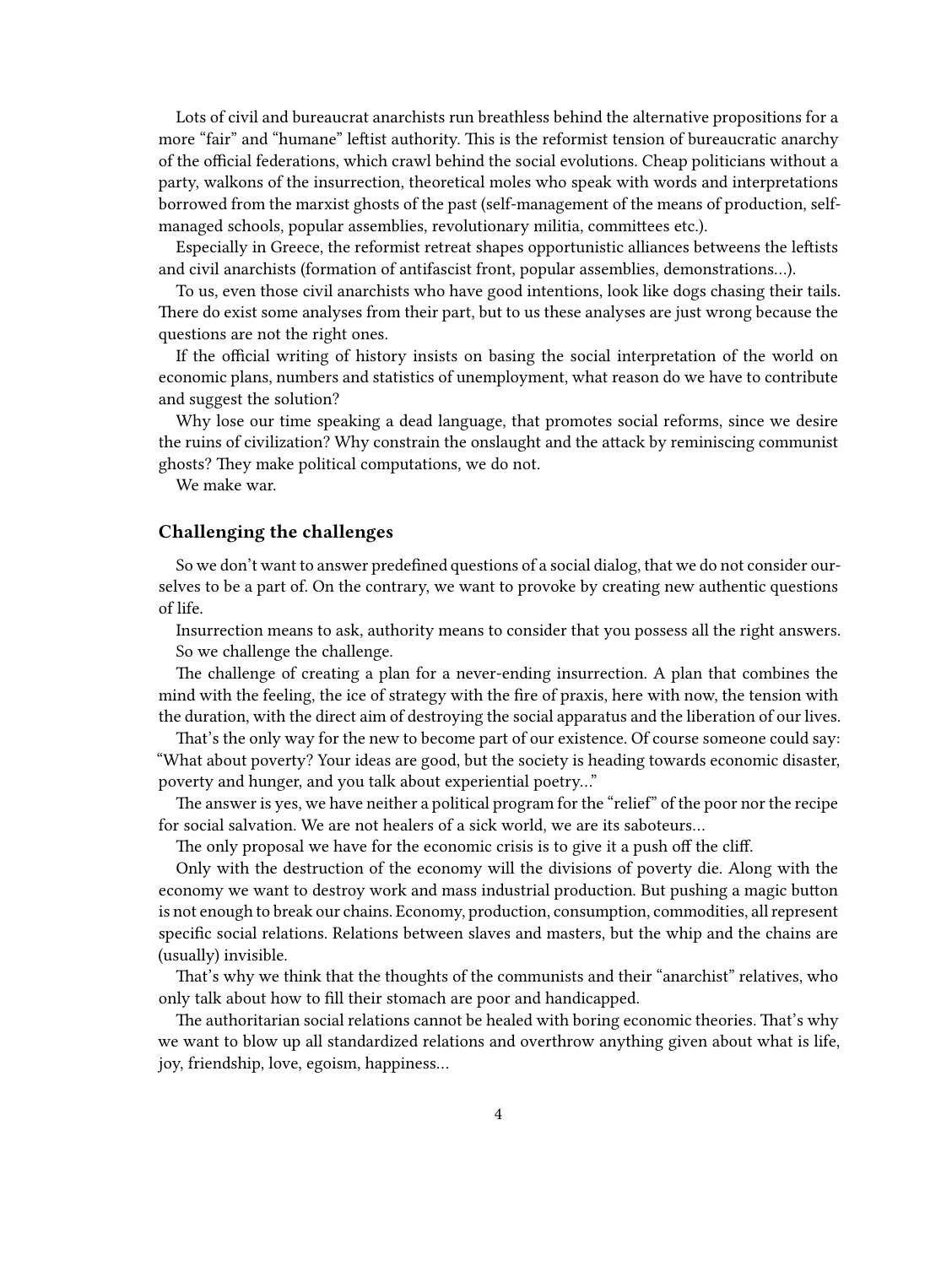Let's talk about quality of life, not just about the quantity of commodities on the supermarkets' shelves. Let's replace the mathematical certainty with the doubt of poetry.

There, where others seek the leftist reflection of the people's power or the anarchist fantasy of worker's self-management, we place the mystery of life.

Because nowadays life has no secrets any more, no innerness… every niche of it is rational, like a mathematical equation, every movement is predictable, every feeling is measurable with a scoop.

Each one of us is locked in the cell of his apartment and numbered through credit cards and tax returns, just like being in a prison.

So maybe we are naive and dreamers, but we are certain that life is neither Marx's nor Bakunin's theories, not assemblies of purposeless words.

Life is choices and actions, that are being tried on the street. Enough with theory. We try to give duration in the tension of the moments, turning life into an adventure.

#### <span id="page-4-0"></span>**From theory to praxis, a critique to the intermediate social struggles**

Whoever talks about anarchy without seeking ways to act like an anarchist, has a dead body in his mouth. Certainly, there is no model or unmistakable form of anarchist action, but thousands of different ways for us to become dangerous against the social apparatus.

The anarchist critique is a method to evolve your thought and sharpen your weapons.

The social apparatus often meets with its contradictions, which lead to social tensions. Strikes, demonstrations, local struggles, street-fights with cops, often disrupt the smooth social orderliness.

Struggles that some times get violent characteristics and become points of reference for civil anarchists. The question that appears in those cases is this: the social struggles that go beyond the legal limits, do they simultaneously go beyond the ethics of legality as well?

In other words, even at the most intense moments of fire and clash of the intermediate social struggles, the stake is the satisfaction of unionist demands (wage increases, educational reform etc.) or the anarchist destruction of authority?

We consider that the prevailing trend of the intermediate social struggles wishes a more "fair" authority, not its destruction. Besides, intermediate social struggles do put forward demands. This means that they ask for something by someone. They demand that the authority satisfy them, a fact that requires the recognition of the authority. This starting point of moral recognition of the authority is never being surpassed by the many, even when they throw rocks.

Those clashing with the cops asking for wage increase, tomorrow they may ask, with the same passion, for more police patrols and concentration camps for the illegal immigrants.

Of course, we do not generalize. Nor we consider that we should give the streets and intermediate social struggles for free to the reformists and bureaucrats.

Inside the intermediate social struggles we can meet the unsatisfied of several young insubordinate persons who seek a way to express their anger against the system. They are the minorities that do not fit and are not satisfied by unionist demands.

For us, the comrades of new anarchy we can look for meeting points with these minorities and act as saboteurs. Away for the murmur of popular assemblies and struggle committees, let's do what we are. Saboteurs against normality, even when the latter transforms itself with the characteristics of the "social struggle".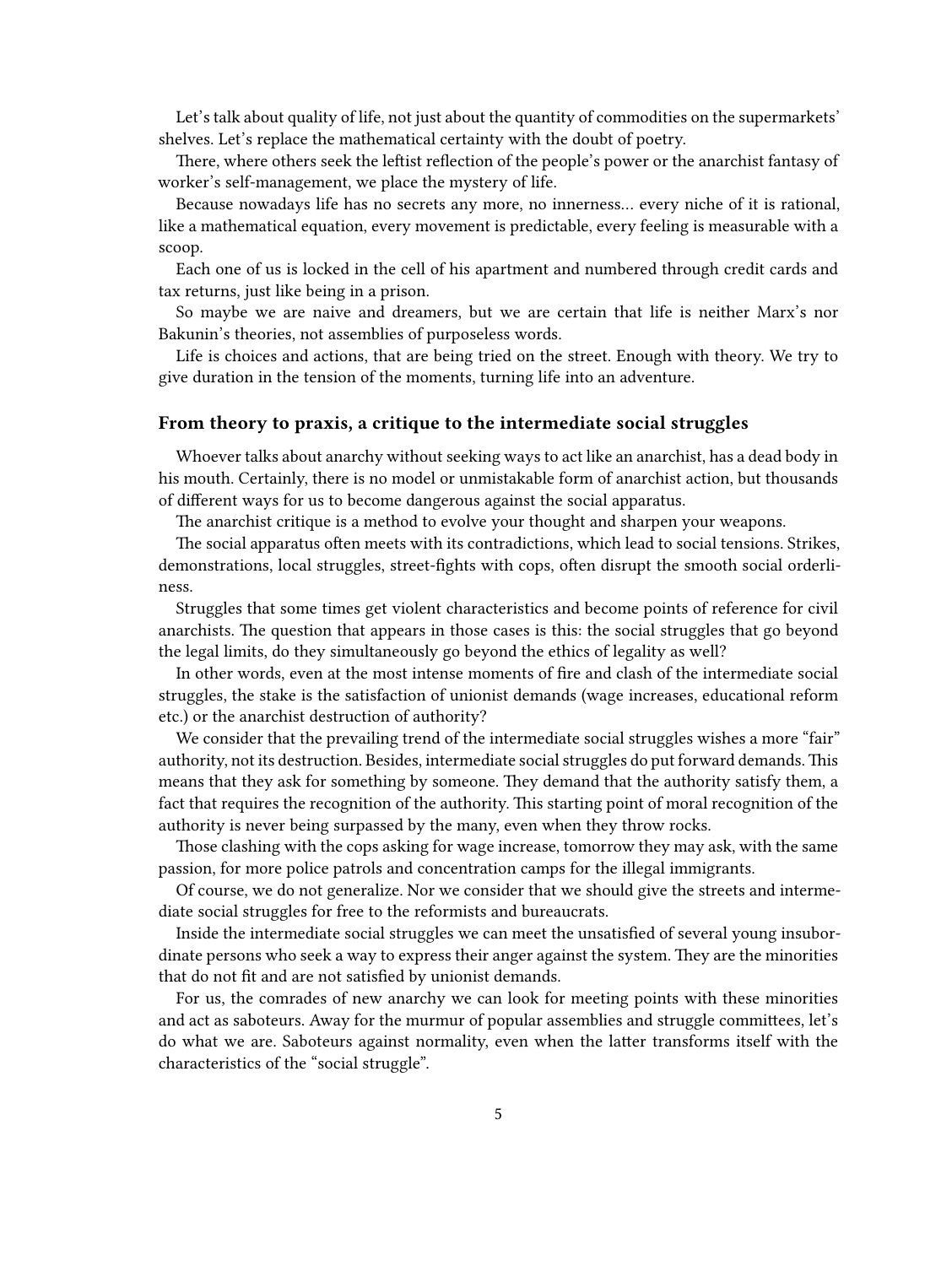We do not co-formulate misery, nor the demands towards the enemy. On the contrary, we as the virus of chaos and disorder, wanting to contagiously contaminate all those who feel unsatisfied by the demonstrations-promenades.

We have no moral problem using the masses of demonstrating promenaders so as to attacks, through hit-and-run tactics, the police, the banks, the journalists. And if this move of ours brings about repression and police strikes against a peaceful demonstration, we don't care.

Challenging means creating events. Police violence polarizes situations. Enough with the mediocrity. We are at war and each of us must take sides. There is no room for anarcho-syndicalisms and federations of social fronts.

The street-fights taking place in intermediate social struggles, should not make us to be complacent.

Very often, we see insurrectionist comrades, waiting for the next appointment on the road and not creating insurgent infrastructures here and now themselves. Satisfied by the clash with cops and the attacks on symbols of authority, but not trying to carry this conflictual reality, from the rigged appointments of intermediate struggles to everyday life.

Because this is what anarchist urban guerrilla exactly means: bringing the attack in first person and present tense, without needing the camouflage of social protest.

At the same time, various anarchist politicians and clowns satisfy their conscience by participating in opportunistic street-fights and fantasize the social revolution of the masses. It is them, who using social struggles as an alibi, characterize the anarchist urban guerrilla as an outdated and self-destructive choice.

For us, as Conspiracy of Cells of Fire, the bet is simple. Through "social struggles", we want to create bridge, so that rebellious and unsatisfied minorities can cross over to the anarchist urban guerrilla, where the attack is continuous.

Because finally, whoever is satisfied by waiting for the official struggle appointment, demonstrations at a place and at a time chosen by others, by either labor unions or committees , in order to make an appointment with ones insurrectionality, then one will end up losing the appointment with the continuous anarchist insurrection.

## <span id="page-5-0"></span>**FAI, acronyms and the anonymity of the "anarchist galaxy"**

What is interesting now, is to discuss and discover new and dangerous ways of expressing the hatred we feel, towards the social apparatus.

We start by identifying a starting point. For us, the starting point is informal anarchist organization.

i) Informal, because we dislike the conditions and norms of predefined roles and organizational statutes. The roles of the orator who captivates the audience in assemblies, of the thief, the bomber, the author of communiques and the arsonist, divide and fritter life and our capabilities. Division is the principle of authority. The informal authority of roles, which we often be encountered in anarchist circles, is more insidious than the institutional authority, as it remains well camouflaged and in this way invisible and invulnerable. We say EVERYTHING FOR EVERYONE. Each of us, away from roles and specializations, can develop his/hers skills andtest everything through comradely mutuality… robberies, arsons, bombs, executions, texts, conversations and any other form of expression, which promotes new anarchy.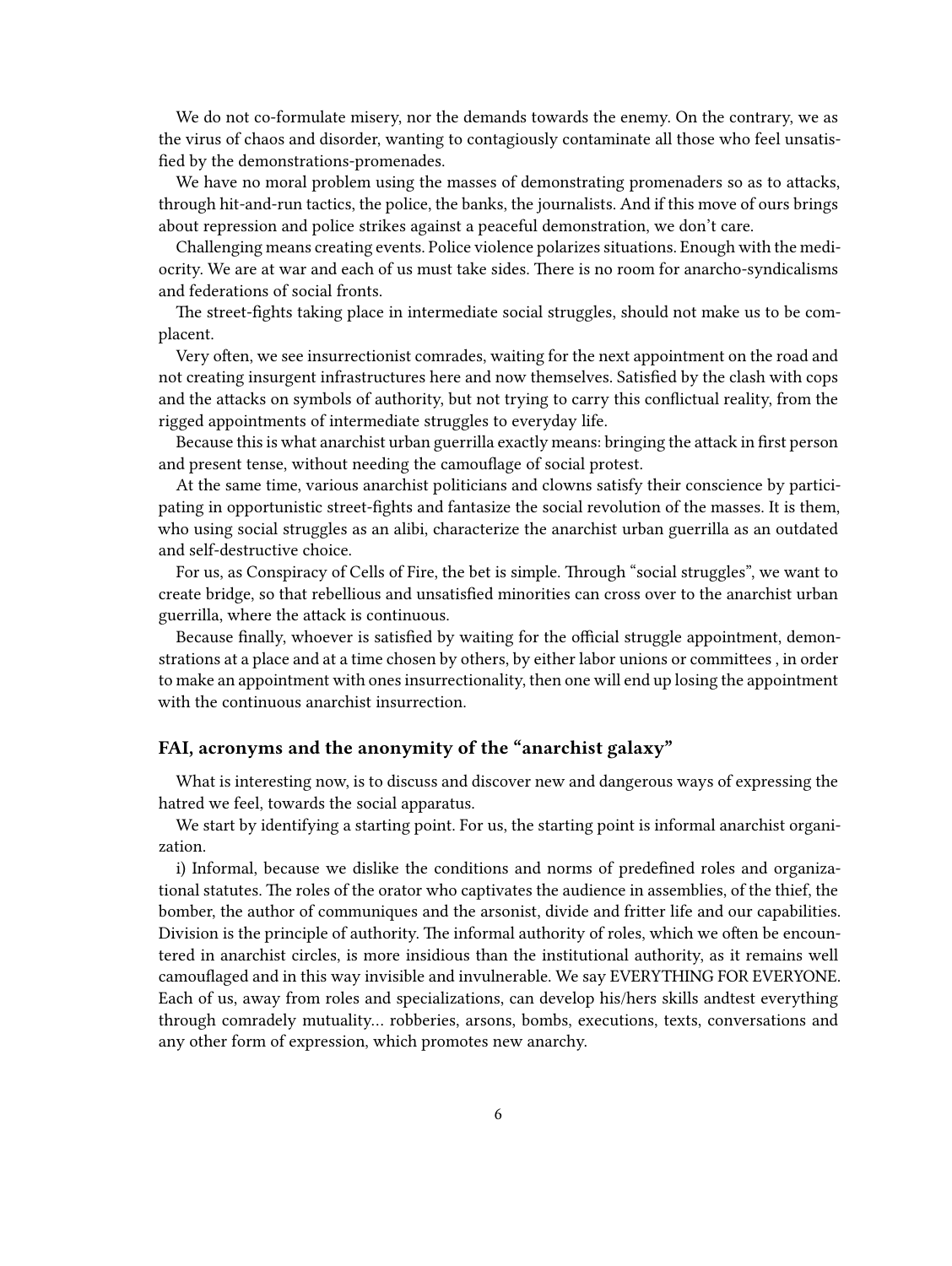ii) Anarchist, because we are anarchists and do not want neither leaders, nor followers. We create the conspiracy of the equals, operating through small flexible direct action cells, which favors circular debate, rather than the centralized model of organization which resorts in bureaucratic pyramidal, hierarchical authority committees.

iii) Organization, because we believe in the continuous anarchist insurrection and the war against authority. If we want to intensify the permanent war against the commanders of our lives, we must organize. We want to create an international informal network of attack cells, which will suggest, plan and coordinate, act autonomously, evolve and help each other in promoting the possibility of anarchy.

This is our proposal, so we wholeheartedly support the international network FAI-IRF.

We are aware of the flattening polemic, which has been unleashed against FAI by comrades and "comrades". We deliver those to the theoretical misery of their nonexistence. But there are also those, who wish to open a dialog on the issue of "acronyms", used by the direct action cells and the informal federation.

Let's take things in order.

Some months ago, we came across a text entitled «Anonimato» («Anonymity» in English translation), written by an anarchist from the tension of political anonymity. This text was a critique, without any comradely mood, towards CCF and FAI. The text had a very distinctive beginning, a quote from the myth of cyclops Polyphemus from"Odyssey." In short, according to the myth, when Odysseus was asked by the cyclopes to tell him his name, he answered "nobody".So when Odysseus blinded the cyclops, he shouted at his brothers that he was blinded by nobody, creating confusion, as his brothers did not understand what has happened. This myth is the kernel of thought of the unknown author of the text, to attack against us, talking about the advantages of anonymity instead of the use of acronyms. He specifically mentions that "When an action is followed by an communique, it is like a joke accompanied by an explanation."The difference, we say, is that we are not fools to tell jokes. Instead, we chose the barricades of war as our home and fire as our comrade. Moreover, because the superficial knowledge is worse than ignorance, the myth of Polyphemus does not stop there. Odysseus, leaving from the island of Polyphemus, shouted from his ship "I, Odysseus, blinded you … "

So, far from the myths, the Returning Actually, we want to talk about what the FAI.

FAI, the Black International, the CCF, the affinity groups of anarcho-individualists and nihilists is the community we want to live in. This has nothing to do with the cumulative perception of power. FAI is not the model of a centralized organization. On the contrary, it promotes informal organization, affinity between cells and the uniqueness of each individual. We are against the dictatorship of numbers and central committees. Neither do we follow the logic of two fighting armies but instead we promote the diffusion of hundreds of points of rapture and action, which sometimes cooperate in an international coordination and sometimes express themselves as unique cells or individuals. FAI is simply the invisible community where the desires of attack against our era, meet. In this way, we promote New Anarchy and the Black International.

Someone might say, " So far so good … but why are you obsessed with acronyms and naming cells ? … " We answer, that we have no obsession, we just feel the strong desire to define ourselves.

Especially today, we believe that by simply stating that we are "anarchists", in order to speak through a communique or an action, is inadequate and problematic. We choose to separate our positions from the " anarchists " who cooperate with the leftist grassroot labor unions, use Marxist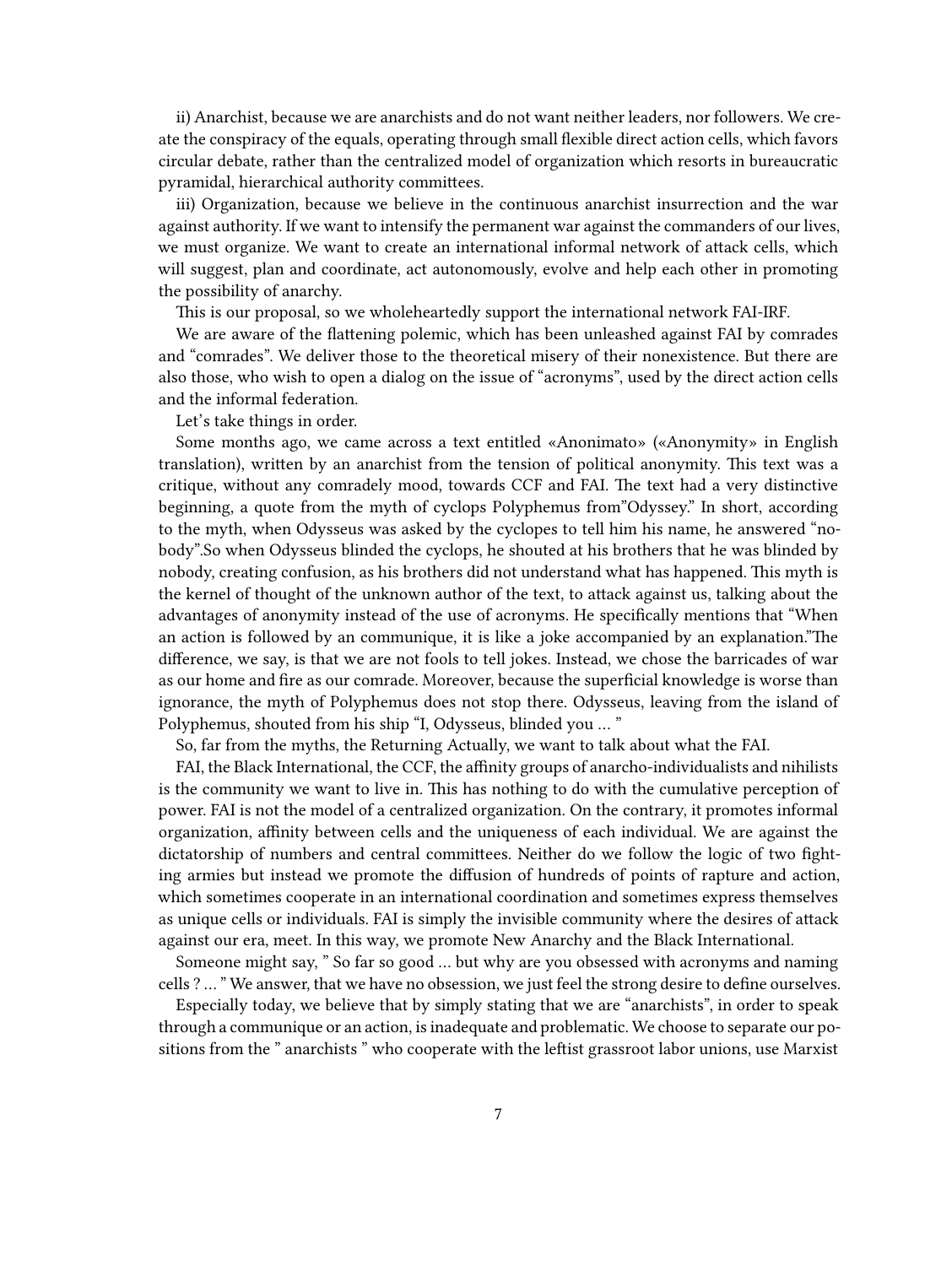analyzes , unionize their misery, slander direct actions, fantasize workers' communes, participate in residents' local committees and transform anarchy into a social therapy.

Also, actions speak for themselves through communiques, because they keep their distances from the ' anarchist ' opposition , which may sometimes burn down a bank in the name of " poor people and against plutocracy's capital", in order to prove it does at least something.

No, our burned banks is not a way of protest or a token of friendship and solidarity with the " poor people" who does nothing and sits on his couch. It is a way to express our "I". An " I ", that wants to stand out from the herd of slaves, an 'I' that does not bow the head down, an 'I' not waiting for the crowd to revolt, an "I", which claims his own name, his own " acronym " and does not hide behind anonymity. The meeting time of the revolted 'Egos' takes up the name, that we give to it. Its name is FAI and it is our "we". A collective "we", armed with razors against our enemies.

So, we choose to identify ourselves and not to be lost in the anonymity of an imaginary anarchist movement.

The exponents of political anonymity often say… "With communiques and acronyms, the actions get owners. " Defining who you are, is not a contract of property, it is our own way of being aggressive against the social apparatus of the anonymous crowd. We abandon and burn our police identities and we become what we want to be by defining our name ourselves.

This is how a dialogue between comrades and cells begins. We leave marks carved on authority's face and share experiences, propositions, agreements, disagreements, plans.

Naturally, FAI has no exclusivity. This why our proposal is not the quantitative increase of FAI. One may disagree with FAI even in terms of aesthetics. Our proposal is to organize armed cells and affinity groups, forming an international network of anarchists of praxis. Direct action and diffuse anarchist guerrilla warfare, this is our proposal.

We want to promote the Black International, abolishing the stale ideas of social anarchism. We must overcome the ghosts of the past and the idea of the center of authority and the heart of the beast.

Authority is not just buildings or offices or individuals. It's a social relationship. It starts from its official temples (parliaments, multinationals, banks, courts, ministries, police stations) and reaches the most simple gestures of everyday life (family, sexual and friend relationships).

Authority cannot be found on a single point. That's why we want FAI and affinity groups to meet also on new grounds. To combine blown up banks with the debris of an advertising company. To spread our hostility towards the techno-industrial section, corporate exploitation of nature and animals, pharmaceutical industry, civilization and every compromise, that enslaves us. We promote the anti-civilization anarchist tension and invent a new way of life. Away from the fantasies of an idealized primitivism, we want to attack each structure, that exploits and murders nature, animals and humans. Away from the fetishisms of the value of human life, we clarify that our goal is not only the building facilities, but also the individuals who manage them, so we promote and practice the executions of human targets.

Towards this direction, we leave the theorists of the "anarchist" galaxy, who preach political anonymity without doing nothing, behind us. Because, id we want to speak the truth, a part of the tension of political anonymity essentially hides its fear of repression, behind its theories. But let's face it, prison and death are part of the continuous anarchist insurrection. Whoever does not accept this, does not accept the insurrection itself. On the contrary, for those, who even aesthetically defend political anonymity through their actions, and not only in words, we believe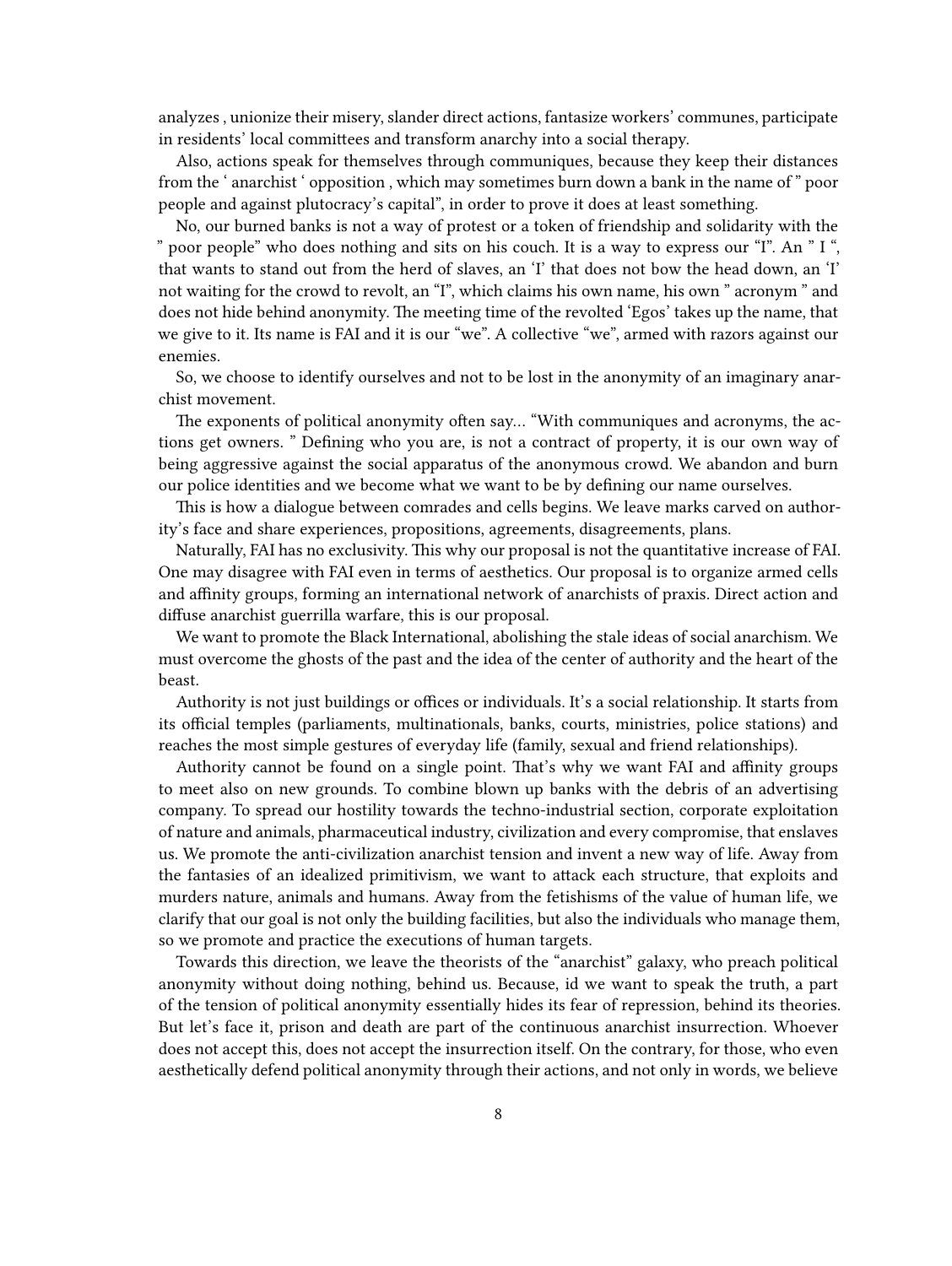that our difference does not move us apart. Anarchy does not mean to agree, but to know to ask questions and put doubts. As the comrade Nicola Gai from Olga cell/FAI wrote: "Love and complicity with the comrades, who, anonymously or not, continue to attack in the name of the possibility of a life free from authority."

International "Phoenix project" proved, that there is no copyright and exclusive collaborations under the same name – umbrella. Out of the eight acts, made so far in Greece, Indonesia, Russia and Chile, the Chilean comrades were not explicitly part of FAI, but named themselves Long live Ilya Romanov cell, in affinity with the Black International. So, there are unlimited opportunities for cooperation and creation of new international projects of action, either against some targets or as a form of practical solidarity with the ones missing within the walls of captivity. The issue is to create these chances…

*"Freedom does not exist. Not in this world. In this world there is only the struggle for freedom. And what does it mean to be free? Free is the one who is not afraid to kill or die in this fight for freedom"*

#### **Conspiracy of Cells of Fire FAI-IRF**

Imprisoned members cell

Greece – Korydallos prisons (December 2013)